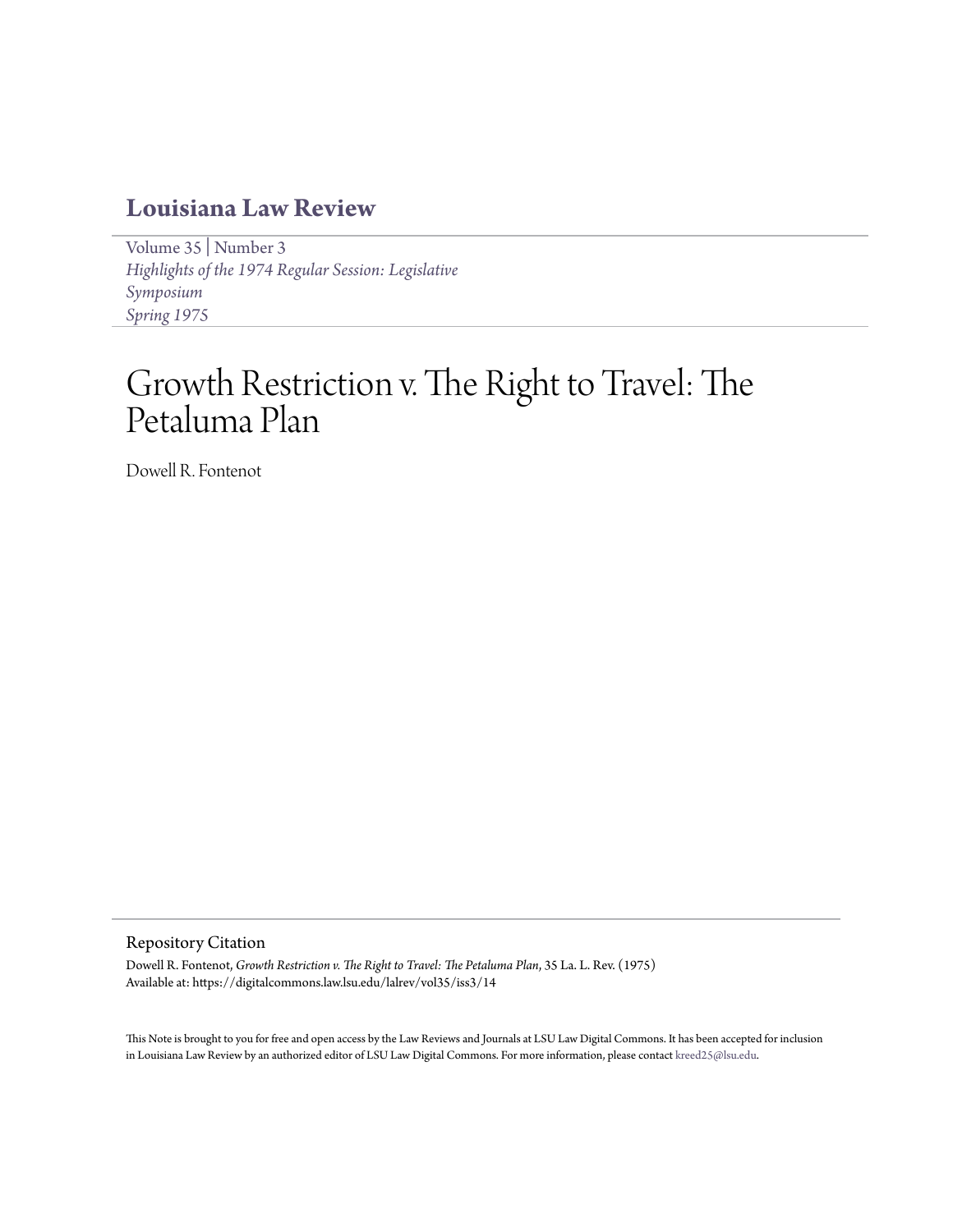The majority in *Edelman* determined that abrogation of the eleventh amendment **by** the federal courts is not an acceptable method of coping with state violation of a Congressional directive. Congress, if it so desires, has the power to tie waiver of the amendment's bar to acceptance of federal funds." There may be shortcomings with the majority's approach, as Justice Marshall noted in dissent:

Without a retroactive-payment remedy, we are indeed faced with 'the spectre of a state, perhaps calculatingly, defying federal law and thereby depriving welfare recipients of the financial assistance Congress thought it was giving them.'

Nevertheless, the decision to leave this aspect of the delicate balancing process between private rights and federal-state comity to Congress is wise. **By** placing the onus upon Congress to determine when a state must submit to suit in federal court, flexibility is afforded to evaluate, in light of potential strains on the federal system, the importance of the private interest at stake and the extent it will be infringed. **If** the *Edelman* dissenters' fears prove to be well founded, Congress is at liberty to remedy the problem **by** including appropriate provisions in its welfare legislation.

*Robert Emerson Eatman, Jr.*

## GROWTH **RESTRICTION** v. THE RIGHT TO TRAVEL: THE **PETALUMA PLAN**

Petaluma, a suburban California community experiencing rapid growth, implemented a five year land-use program which restricted

**31.** 415 **U.S.** at **692** (Marshall **&** Blackmun, **JJ.,** dissenting) (citation omitted). The two Justices placed a high value on the deterrent effect of the retroactive remedy. Their views on the necessity of keeping a tight rein on state action are analogous to those expressed in *Dombrowski v. Pfister,* **380 U.S.** 479 **(1965).** The majority, on the other hand, seems willing to assume good faith administration on the part of the state, and consequently believes the deterrent not worth the cost. *Cf.* Younger v. Harris, 401 **U.S. 37 (1971).**

**<sup>30.</sup>** *See, e.g.,* Petty v. Tennessee-Missouri Bridge Comm'n, **359 U.S. 275 (1959).** The commission was formed under a compact authorized **by** Congress. The authorization provided that the commission would have authority to sue and be sued. The Court held that formation of the commission waived the states' constitutional immunity. The Court may reach a different result in an appropriate case if an individual constitutional right, rather than a statutory right, is involved. *Edelman* was a 5-4 decision. Perhaps the Court may distinguish the case if the argument that individual constitutional rights should stand on equal footing with those of a state prevails. *See* Louisiana State Bd. of Education v. Baker, **339 F.2d 911,** 914 (5th Cir. 1964): "The time may even have come when it would be well to admit the realities, face up to the fact that in these actions against a state agency or public official the party at interest is the State, and hold that the Eleventh Amendment does not contemplate a suit based on state action contrary to the United States Constitution."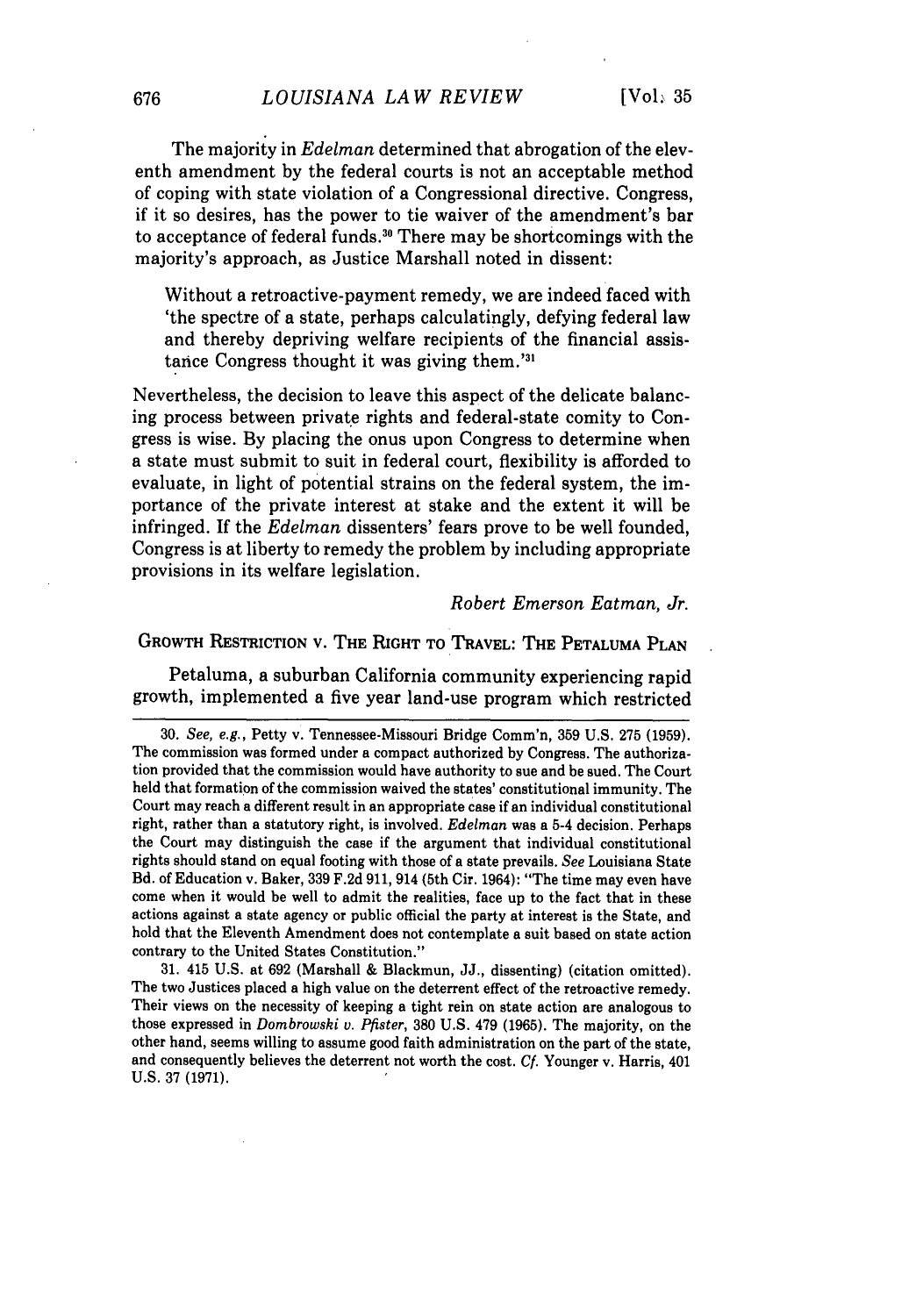the number of new housing permits to a level below projected demand.' Plaintiff, a building contractors association, filed suit in federal district court contending that the restriction violated the right to travel of persons who wanted to move into the community. The city's defense that its plan was a valid interim measure to provide time for long-term planning and municipal facility development was rejected and the court rendered judgment for the plaintiff. *Construction Industry Association v. City of Petaluma,* 375 F. Supp. 574 (N.D. Cal. 1974).1

While the Petaluma Plan's use of a temporary numerical limitation policy may be novel, the legitimacy of local regulations designed to meet the ever-growing problems of urbanization has long been recognized by the United States Supreme Court. Almost fifty years ago, in the landmark decision of *Village of Euclid v. Ambler Realty Co.,3* the Court approved the notion that government-imposed land use controls may justifiably restrict private development.

[W]ith the great increase and concentration of population, problems have developed, and are constantly developing, which require, and will continue to require additional restriction in respect to the use and occupation of private lands in urban communities.4

Years later an unanimous Court in *Berman v. Parker5* emphasized the broad nature of the police power upon which land regulation rests when it upheld a Washington, D.C. redevelopment plan. Although *Berman* involved planning at a higher level of government

**19751**

**5.** 348 **U.S. 26** (1954).

<sup>1.</sup> The essential elements of the challenged Petaluma Plan were: (a.) A five year period (1972-77) during which residential developments were limited to 2500, at the rate of approximately 500 per year. (b.) Residential developments of four units or less were exempted from the numerical limitations. (c.) All those who wished to build residential developments of over four units were required to obtain a permit from the city. **(d.)** The city, employing a predetermined set of criteria, granted permits on the basis of the relative merit of proposed developments. Among the factors included in the merit determination were the capacity of the local municipal facilities in the area, the quality of the site, the building and landscape architectural design and the provision for open space. (e.) Permits were to be allocated among the geographical sections of the city, and between single family dwellings and multiple residential units. Moderate and low income housing was also encouraged. **(f.)** If all of the permit allocations for one year were not used, they could be carried over into the next year. Petaluma, Cal., Resolutions No. **6008NCS** (Mar. **27, 1972),** No. **6113NCS** (Aug. 21, **1972),** on file in offices of *Louisiana Law Review.*

<sup>2.</sup> *Appeal pending,* No. 74-2100 (9th Cir., filed Sept. **30,** 1974).

**<sup>3. 272</sup> U.S. 365 (1926).**

<sup>4.</sup> *Id.* at **386.**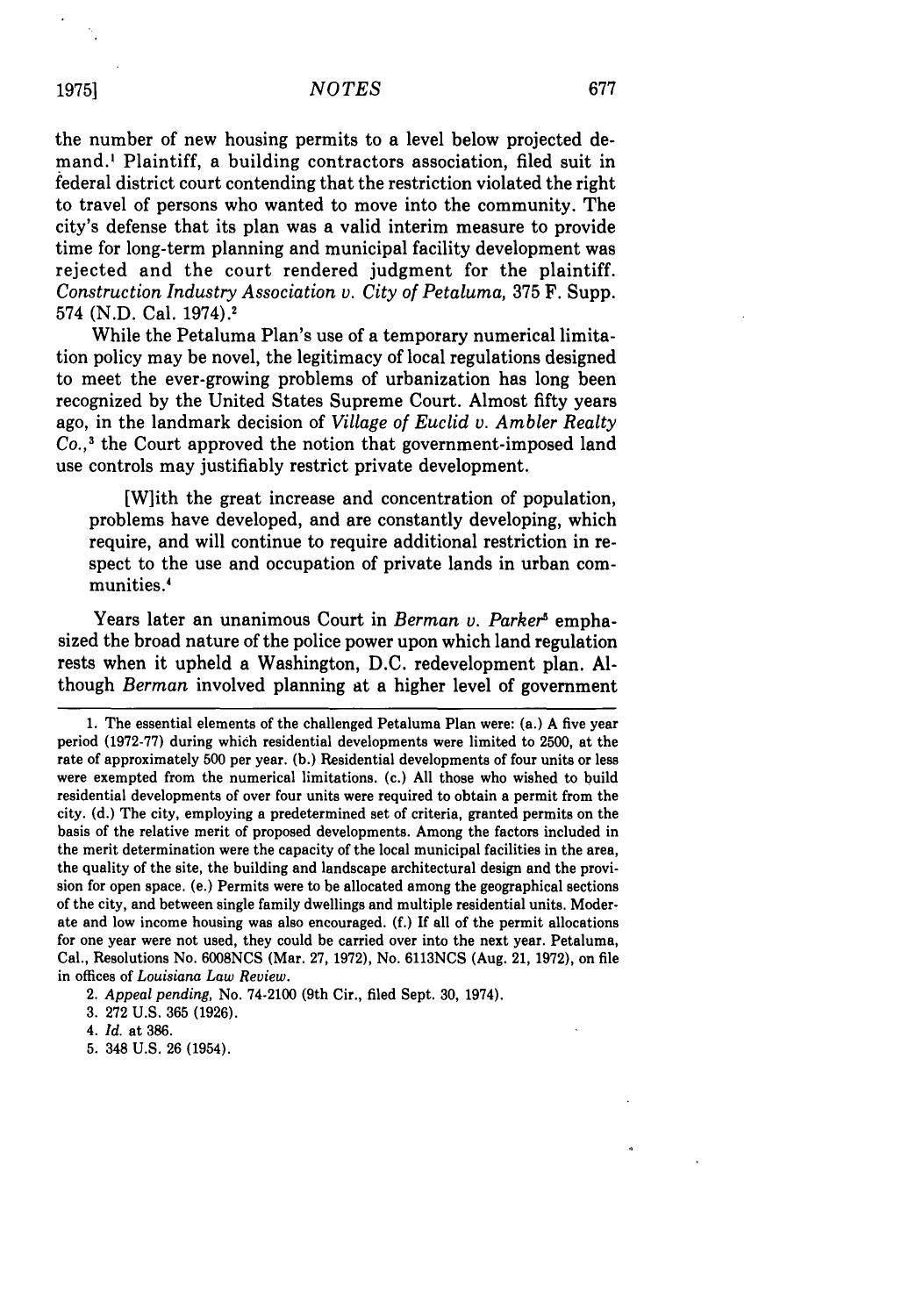than *Petaluma,* the Court spoke without equivocation of the legislative role in land-use regulation:

It is within the power of the legislature to determine that the community should be beautiful as well as healthy, spacious as well as clean, well-balanced as well as carefully patrolled.<sup>6</sup>

Viewing the legislature as the main guardian of the public needs to be served by this type of legislation, the Court characterized the judiciary's role as "extremely narrow" and considered the legislative determination of the public interest as "well-nigh conclusive."7

However, the United States Supreme Court had never considered what restrictions the right to travel might place on local planners until that issue was raised in the recent case of *Village of Belle Terre v. Boraas.* In *Boraas,* the Court found no problem with the challenged ordinance which restricted the number of non-related persons who could live in a dwelling while placing no such limitation on households composed of related persons. The ordinance, said the Court, "involves no 'fundamental' right guaranteed by the Constitution."9 Even Mr. Justice Marshall's dissent recognized the propriety of actions by local zoning authorities designed to restrict uncontrolled growth.'<sup>0</sup>

The *Petaluma* court, although taking note of *Boraas,* attempted to distinguish it from the instant case by declaring that the Petaluma restriction, unlike that in *Boraas,* was enacted primarily to keep people out of the community." Rejecting the city's claim that its plan was merely an interim measure, the court applied the compelling interest test to evaluate what it viewed as a denial of the right to travel.

From the premise that the decision where to live is solely an individual prerogative not to be usurped by any governmental unit, the district court concluded that the city of Petaluma had acted outside its authority by attempting to make that decision for individuals. Although the court noted the incredible rate of growth Petaluma was experiencing, it rejected the city's land-use program because

10. Justice Marshall would have invalidated the *Boraas* ordinance as an unconstitutional attempt to regulate lifestyles. *Id.* at 15-20. (Marshall, J. dissenting.)

11. Construction Industry Ass'n v. City of Petaluma, 375 F. Supp. 574, 584 (N.D. Cal. 1974).

*<sup>6.</sup> Id.* at 33.

<sup>7.</sup> *Id.* at 32.

<sup>8. 416</sup> U.S. 1 (1974).

<sup>9.</sup> *Id.* at 7.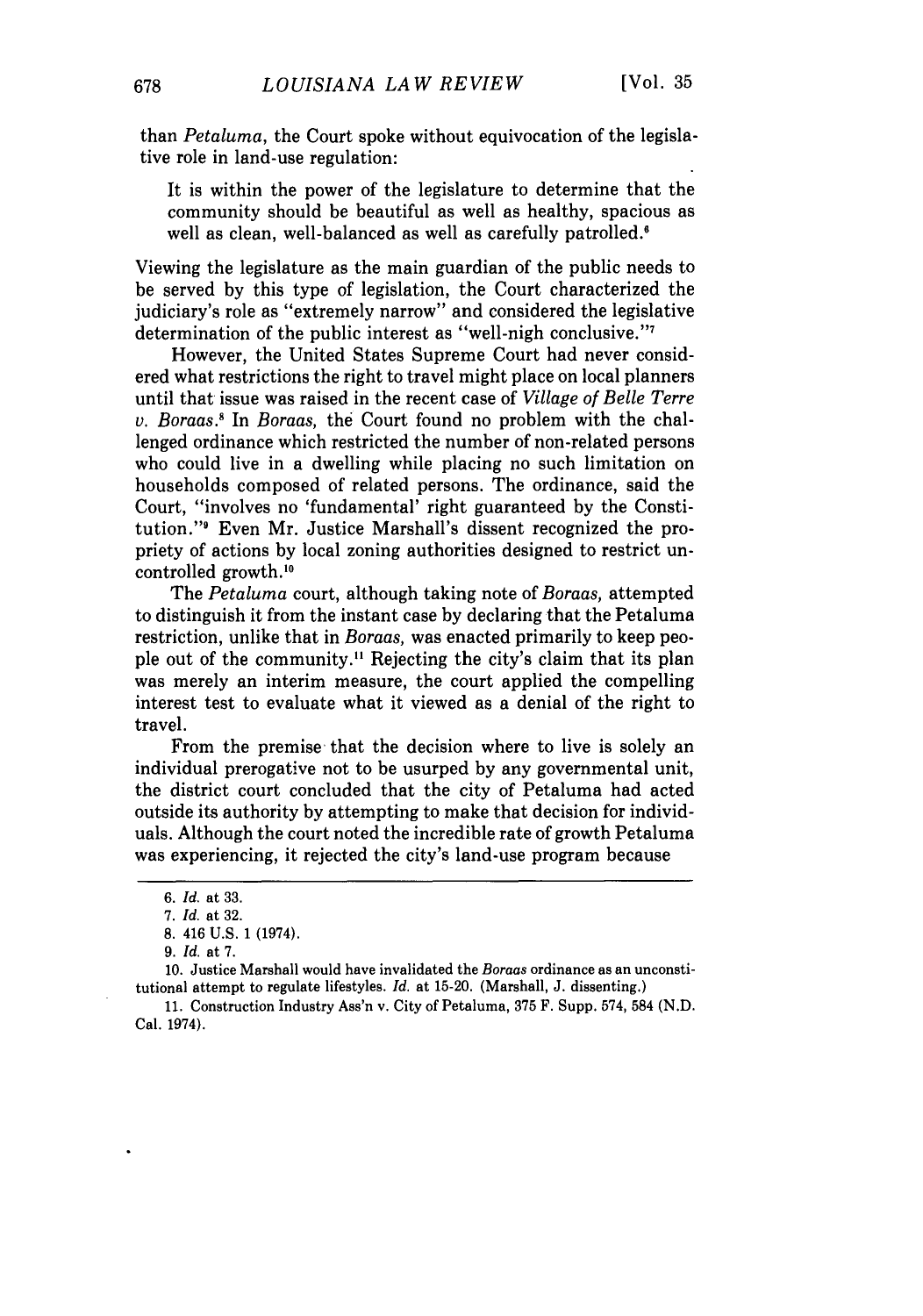[ilnterstate, intrastate, and foreign travel would be seriously inhibited as people trying to move into the region found housing either economically unavailable, or simply non-existent in reasonable quality.<sup>12</sup>

In holding the plan to violate the fundamental right to travel, the court seemed to find new meaning in that right. All the United States Supreme Court pronouncements, including those cited by the court,<sup>13</sup> finding a violation of the right, involved a regulation which on its face singled out for disadvantageous treatment those who had recently traveled to move into an area.'4 The district court failed to show how such discrimination resulted from the Petaluma Plan. Instead, it was content to find a violation of the right to travel in the reduction of available housing units, although both new and old residents would be affected by the ordinance's restrictions.

The *Petaluma* court also relied on a line of recent Pennsylvania supreme court cases which struck down exclusionary zoning techniques designed to limit the population growth of communities.<sup>15</sup> The Pennsylvania plans were of the type that tended to limit for an indefinite period the population of certain districts. For example, in *Appeal of Kit-Mar Builders, Inc.'8* it was the attempt to completely avoid growth problems by prohibiting sales of lots smaller than a required minimum size that troubled the Pennsylvania court. In another case," the court overturned an ordinance which included no provision for multi-unit housing, stating, "Nether Providence Township may not permissibily choose to only take as many people as can live in single-family housing, in effect freezing the population at near present levels."<sup>18</sup>

18. *Id.* at 244, **263** A.2d at **398.**

<sup>12.</sup> *Id.* at 580-81.

<sup>13.</sup> Dunn v. Blumstein, 405 U.S. 330 (1972) (striking down durational residency requirement for voting); Shapiro v. Thompson, 394 U.S. 618 (1969) (invalidating durational residency requirements for welfare recipients).

<sup>14.</sup> *See* Memorial Hosp. v. Maricopa County, 415 **U.S. 250** (1974) (residency requirement to receive medical services); Edwards v. California, 314 **U.S. 160** (1941) (legislation to keep unemployed and improverished from entering state); Crandall v. Nevada, **73 U.S. (6** Wall.) **35 (1867)** (one dollar tax on persons leaving Nevada); Passenger Cases, 48 **U.S. (7** How.) **283** (1849) (tax on alien passengers landing at state ports).

**<sup>15.</sup>** In addition to the cases discussed in the text, see National Land & Inv. Co. v. Kohn, 419 Pa. 504, **215** A.2d **597** (1965) (minimum lot requirement). *But see* Bilbar Constr. Co. v. Board of Adjustment, **393** Pa. **62,** 141 A.2d **851** (1958) (one acre minimum lot requirement upheld).

<sup>16. 439</sup> Pa. 466, **268** A.2d **765** (1970). The court found the minimum lot restriction not required for any valid building purpose.

<sup>17.</sup> Appeal of Girsh, 437 Pa. **237, 263** A.2d **395** (1970).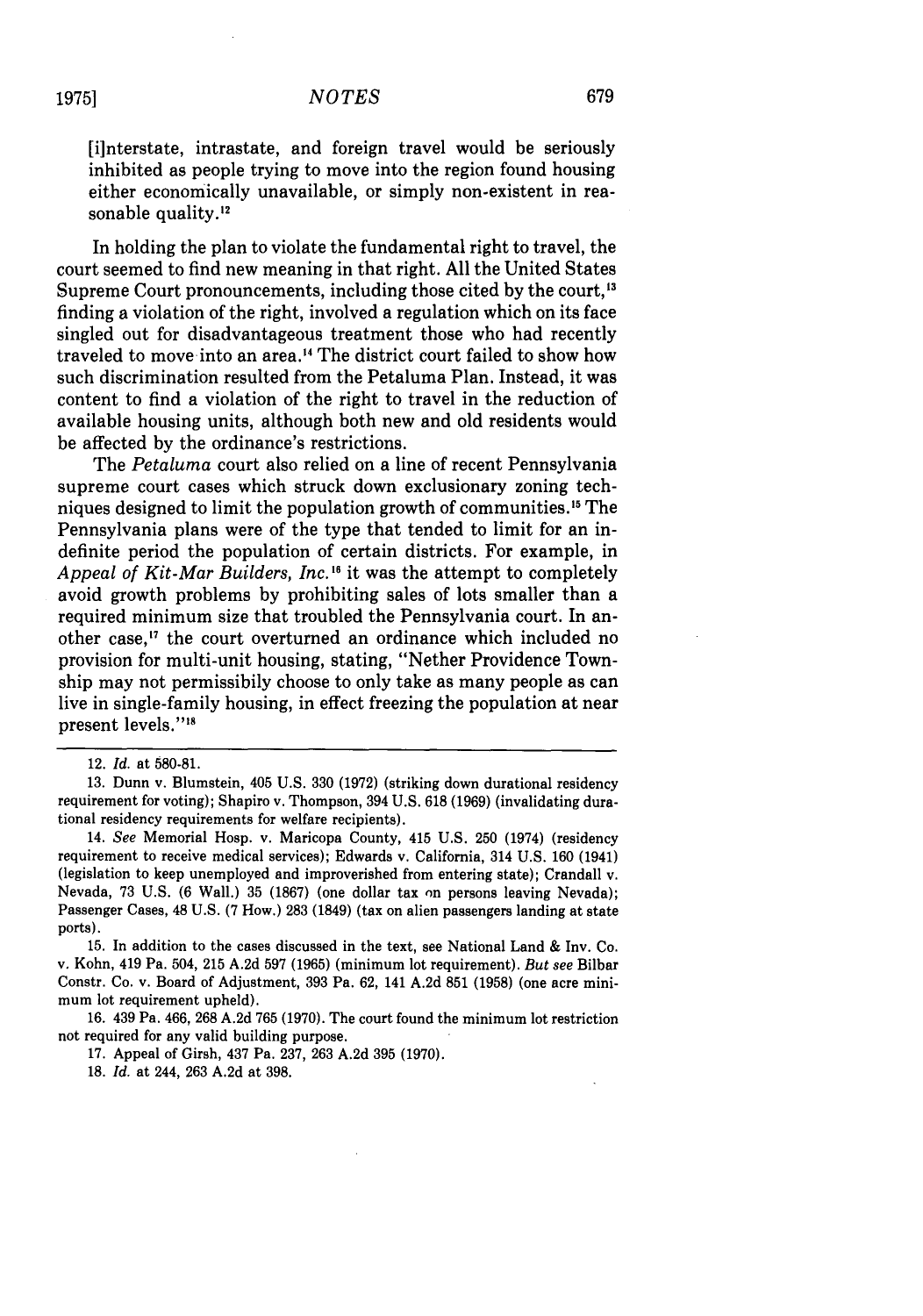The Petaluma Plan differed significantly from those found unacceptable by the Pennsylvania courts. No indefinite lid on population growth was intended;" rather, the city was using a short-term measure to provide time for formulation of long-range land-use plans. This was evidenced by the plan's non-applicability to housing developments of less than four units and the short five-year duration of the restrictions. <sup>2</sup>

**A** plan more closely resembling that adopted **by** Petaluma was analyzed **by** the New York Court of Appeals in *Golden v. Planning Board.2* In that case, the court approved a scheme which conditioned the use of building permits upon the presence of municipal facilities, although, **by** the city's own time-table, certain areas would remain undevelopable for eighteen years unless the developer personally provided the needed facilities. In approving this system of timed and sequential growth,<sup>22</sup> the court stated that it would

only require that communities confront the challenge of population growth with open doors. Where in grappling with that problem, the community undertakes, **by** imposing temporary restrictions upon development, to provide required municipal services in a rational manner, courts are rightfully reluctant to strike down such schemes.<sup>23</sup>

Of course, there may be instances when land-use regulations run

20. *See* Petaluma, Cal., Resolution No. 6113NCS, (Aug. 21, 1972) *discussed in* note 1 *supra.*

21. 30 N.Y.2d 359, 285 N.E.2d 291, 334 N.Y.S.2d 138, *appeal dismissed,* 409 U.S. **1003 (1972)** (lack of federal question).

22. *See, e.g.,* Note, 47 **N.Y.U.L. REv. 723 (1972);** Note, **26 STAN.** L. REV. **585** (1974).

**23.** Golden v. Planning Bd., **30 N.Y.2d 359, 379, 285 N.E.2d 291, 302,** 334 **N.Y.S.2d 138, 153 (1972).** *See also* Westwood Forest Estates v. Village of South Nyack, **23 N.Y.2d** 424, 244 **N.E.2d 700, 297 N.Y.S.2d 129 (1969);** Appeal of Kit-Mar Builders, Inc., 439 Pa. 466, **268 A.2d 765 (1970);** National Land **& Inv.** Co. v. Kohn, 414 Pa: 504, **215 A.2d 597 (1965).**

<sup>19.</sup> The Environmental Design Plan (Petaluma, Cal., Resolution No. 6008NCS, Mar. 27, 1972) included a statement of the city's purpose in adopting the Petaluma plan: "Five years is a suitable time period for strategic planning. It assumes that the City can and should control its short range future since it can foresee with reasonable assurance what its problems are and how much growth it can accommodate while maintaining an adequate level of public service and good environment. Since 500 dwelling units annually is pretty close to the city's average during the past decade, neither the adopted policy statement nor the Environmental Design Plan actually will arrest Petaluma's growth. . **.** .The Environmental Design Plans have the sole purpose of contributing to Petaluma's future welfare by insuring that development within the next five years will take place in a reasonable, orderly, attractive manner, rather than in a completely haphazard and unattractive manner."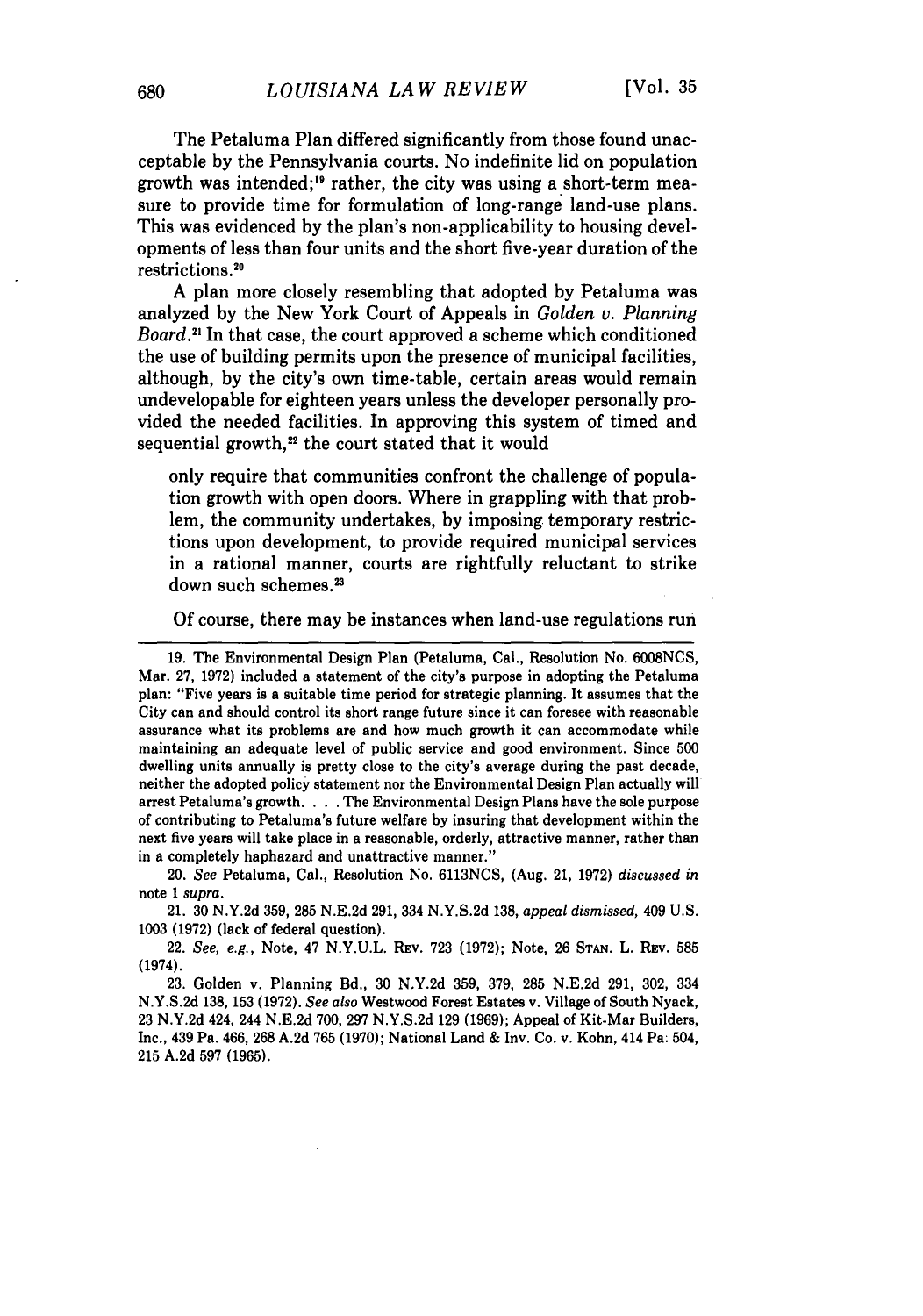681

afoul of due process, or exhibit such a discriminatory intent as to bring equal protection guarantees into play;<sup>24</sup> Petaluma's plan seemed to avoid both of these constitutional pitfalls. Once it is determined that the right to travel is not properly invoked against plans like Petaluma's, minimal rather than strict scrutiny would ordinarily provide the proper standard in assessing challenges on either basis.<sup>25</sup> As to due process objections, it can hardly be contended that the preservation of the environment and the protection of finite land resources have "no substantial relation to the public health, safety, morals or general welfare."<sup>26</sup>

Equal protection arguments have been used to invalidate many local ordinances which attempted to exclude certain ethnic or economic groups." The Petaluma Plan, however, went beyond mere nondiscrimination and affirmatively encouraged low-income housing: the system under which permits were granted for new housing units favored projects which contributed to the provision of units to meet

25. *See* text at notes 13-14 *supra.*

26. Village of Euclid v. Ambler Realty Co., 272 U.S. 365, 395 (1926). *See* Village of Belle Terre v. Boraas, 416 U.S. 1, 9 (1974): "The police power is not confined to the elimination of filth, stench, and unhealthy places. It is ample to lay out zones where family values, youth values, and the blessings of quiet seclusion and clean air make the area a sanctuary for people."; Berman v. Parker, 348 U.S. 26 (1954); Lockard v. City of Los Angeles, 33 Cal. 2d 453, 460, 202 P.2d 38, 42, *cert. denied,* 337 U.S. 939 (1949); Miller v. Board of Public Works, 195 Cal. 477, 488, 234 P. 381, 385 (1925), *appeal dismissed,* 273 U.S. 781 (1927). *See also* Federal Clean Air Act, 42 U.S.C. §§ 1857-58 (1967); National Environmental Policy Act of 1969, 42 U.S.C. §§ 4321-47.

27. Buchanan v. Warley, 245 U.S. 60 (1917); Southern Alameda Spanish Speaking Organization v. City of Union City, 424 F.2d 291 (9th Cir. 1970); *In re* Lee Sing, 43 F. 359 (N.D. Cal. 1890). *But cf.,* Lindsey v. Normet, 405 U.S. 56 (1972). The Court did not require the state to demonstrate a compelling reason to uphold an ordinance which infringed upon the right to occupy a home: "We do not denigrate the importance of decent, safe, and sanitary housing. But the Constitution does not provide judicial remedies for every social and economic ill. We are unable to perceive in that document any constitutional guarantee of access to dwellings of a particular quality. . **.** . Absent constitutional mandate, the assurance of adequate housing **. .** . [is a] legislative not [a] judicial [function]." *Id.* at 73-74.

<sup>24.</sup> *See, e.g.,* Buchanan v. Warley, 245 U.S. 60 (1917) (ordinance restricting blacks to a certain area in a city). The following cases involved plans which were invalidated because they were designed to exclude low-income housing projects: Kennedy Park Homes Ass'n, Inc. v. Lackawanna, 436 F.2d 108 (2d Cir.), *cert. denied,* 401 U.S. 1010 (1971); Southern Alameda Spanish Speaking Organization v. City of Union City, 424 F.2d 291 (9th Cir. 1970); *In re* Lee Sing, 43 F. 359 (N.D. Cal. 1890). *Cf. James v. Valtierra,* 402 U.S. 137 (1971), where the Court upheld an article of the California Constitution requiring that no low-rent housing project be developed, constructed, or acquired by any state public body without the majority approval of those voting in a community election. However, the mandatory referendum procedure was not limited to proposals involving low-cost housing.